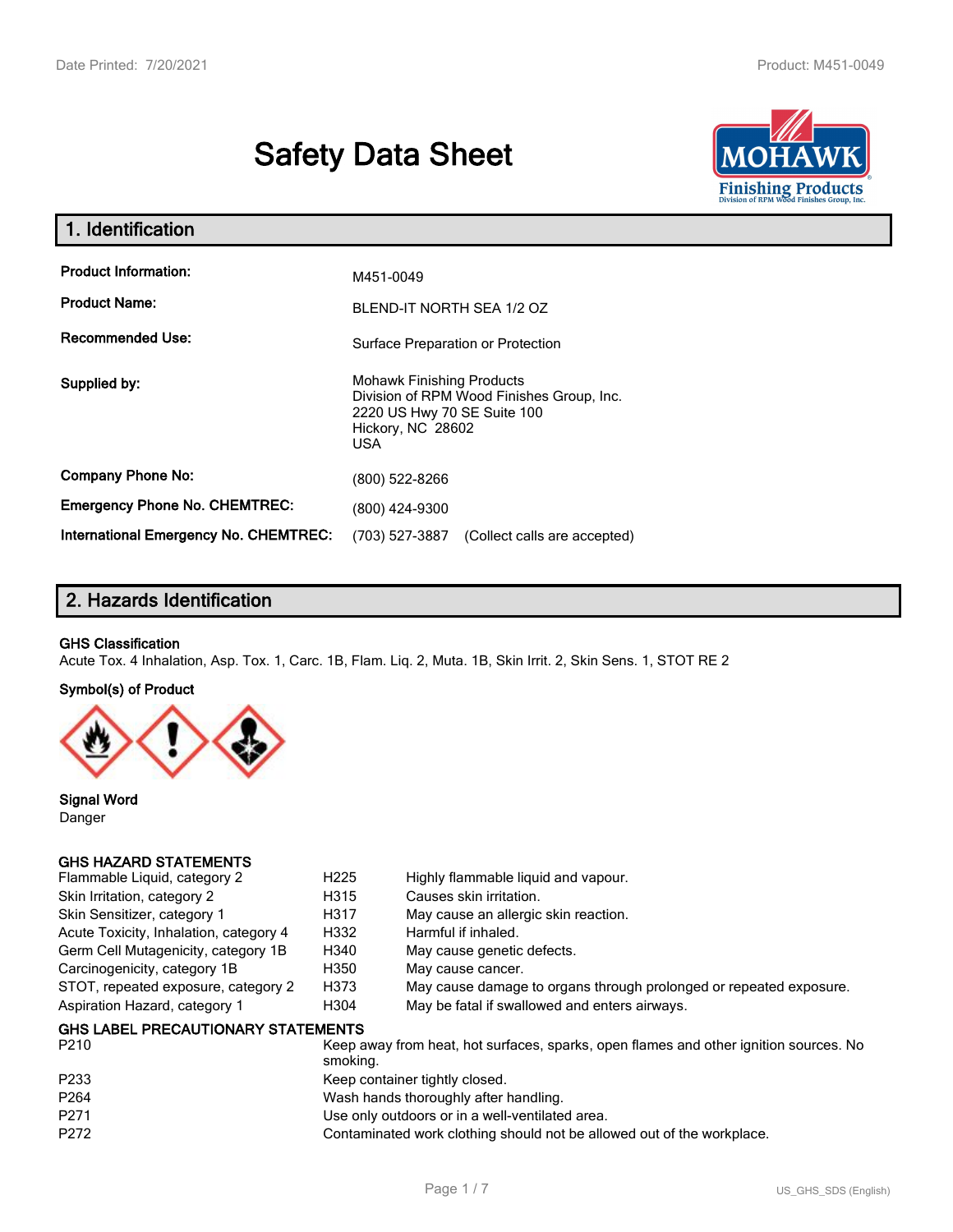| P280                                    | Wear protective gloves/protective clothing/eye protection/face protection.                             |
|-----------------------------------------|--------------------------------------------------------------------------------------------------------|
| P331                                    | Do NOT induce vomiting.                                                                                |
|                                         |                                                                                                        |
| P405                                    | Store locked up.                                                                                       |
| P302+P352                               | IF ON SKIN: Wash with plenty of soap and water.                                                        |
| P303+P361+P353                          | IF ON SKIN (or hair): Take off immediately all contaminated clothing. Rinse skin with<br>water/shower. |
| P362+P364                               | Take off contaminated clothing and wash it before reuse.                                               |
| P <sub>201</sub>                        | Obtain special instructions before use.                                                                |
| P <sub>260</sub>                        | Do not breathe dust/fume/gas/mist/vapours/spray.                                                       |
| P312                                    | Call a POISON CENTER or doctor/physician if you feel unwell.                                           |
| P304+P340                               | IF INHALED: Remove person to fresh air and keep comfortable for breathing.                             |
| P308+P313                               | IF exposed or concerned: Get medical advice/attention.                                                 |
| P332+P313                               | If skin irritation occurs: Get medical advice/attention.                                               |
| P333+P313                               | If skin irritation or rash occurs: Get medical advice/attention.                                       |
| P403+P235                               | Store in a well-ventilated place. Keep cool.                                                           |
| P301+P310                               | IF SWALLOWED: Immediately call a POISON CENTER or doctor/physician.                                    |
| <b>GHS SDS PRECAUTIONARY STATEMENTS</b> |                                                                                                        |
| P <sub>240</sub>                        | Ground/bond container and receiving equipment.                                                         |
| P <sub>241</sub>                        | Use explosion-proof electrical/ventilating/lighting/equipment.                                         |
| P242                                    | Use only non-sparking tools.                                                                           |
| P243                                    | Take precautionary measures against static discharge.                                                  |

# **3. Composition/Information on ingredients**

| <b>Chemical Name</b>            | CAS-No.    | <u>Wt. %</u> | <b>GHS Symbols</b>    | <b>GHS Statements</b>     |
|---------------------------------|------------|--------------|-----------------------|---------------------------|
| m-xylene                        | 108-38-3   | $10 - 25$    | GHS02-GHS07           | H226-315-332              |
| ethylbenzene                    | 100-41-4   | $10 - 25$    | GHS02-GHS07-<br>GHS08 | H225-304-332-373          |
| o-xylene                        | 95-47-6    | $2.5 - 10$   | GHS02-GHS07           | H <sub>226</sub> -315-332 |
| titanium dioxide                | 13463-67-7 | $2.5 - 10$   | GHS08                 | H351                      |
| p-xylene                        | 106-42-3   | $2.5 - 10$   | GHS02-GHS07           | H226-315-332              |
| toluene                         | 108-88-3   | $2.5 - 10$   | GHS02-GHS07-<br>GHS08 | H225-304-315-332-336-373  |
| pm acetate                      | 108-65-6   | $2.5 - 10$   | GHS02-GHS07           | H <sub>226</sub> -332     |
| aromatic hydrocarbons           | 64742-94-5 | $0.1 - 1.0$  | GHS07-GHS08           | H304-332                  |
| carbon black                    | 1333-86-4  | $0.1 - 1.0$  | GHS02                 | H <sub>251</sub>          |
| aromatic hydrocarbons           | 64742-95-6 | $0.1 - 1.0$  | GHS06-GHS08           | H304-331-340-350          |
| aliphatic petroleum distillates | 64742-47-8 | $0.1 - 1.0$  | GHS07-GHS08           | H304-332                  |

The exact percentage (concentration) of ingredients is being withheld as a trade secret.

The text for GHS Hazard Statements shown above (if any) is given in the "Other information" Section.

# **4. First-aid Measures**



FIRST AID - EYE CONTACT: IF IN EYES: Rinse cautiously with water for several minutes. Remove contact lenses, if present and easy to do. Continue rinsing. If eye irritation persists: Get medical advice/attention.

FIRST AID - SKIN CONTACT: IF ON SKIN: Wash with plenty of soap and water. IF ON SKIN (or hair): Take off immediately all contaminated clothing. Rinse skin with water/shower. Take off contaminated clothing and wash it before reuse. If skin irritation occurs: Get medical advice/attention. If skin irritation or rash occurs: Get medical advice/attention.

FIRST AID - INGESTION: Do NOT induce vomiting. IF SWALLOWED: Immediately call a POISON CENTER or doctor/physician.

FIRST AID - INHALATION: IF INHALED: Remove person to fresh air and keep comfortable for breathing.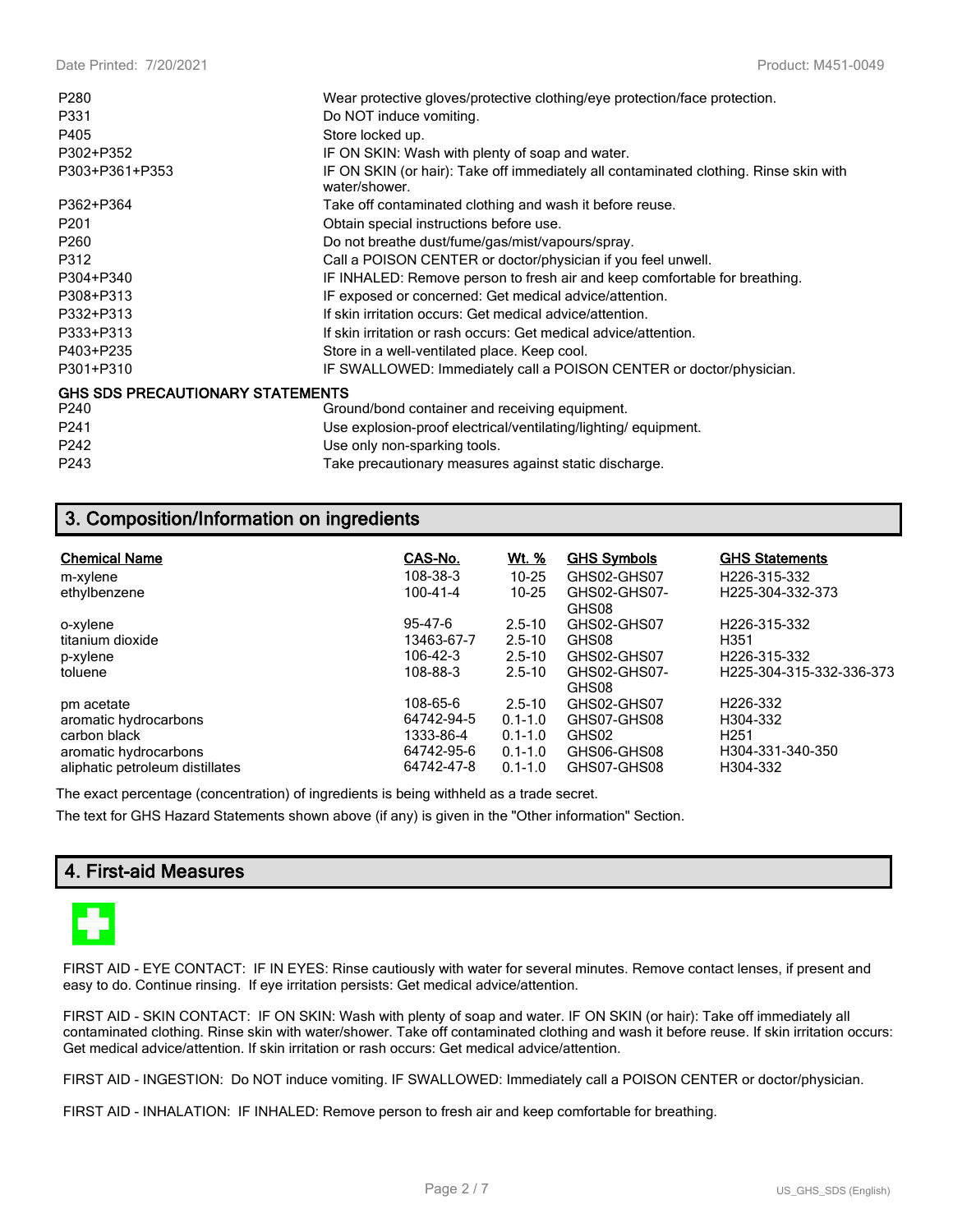**SPECIAL FIREFIGHTING PROCEDURES:** Evacuate all persons from the fire area to a safe location. Move non-burning material, as feasible, to a safe location as soon as possible. Fire fighters should be protected from potential explosion hazards while extinguishing the fire. Wear self-contained breathing apparatus (SCBA) and full fire-fighting protective clothing. Thoroughly decontaminate all protective equipment after use. Containers of this material may build up pressure if exposed to heat (fire). Use water spray to cool fire-exposed containers. Use water spray to disperse vapors if a spill or leak has not ignited. DO NOT extinguish a fire resulting from the flow of flammable liquid until the flow of the liquid is effectively shut off. This precaution will help prevent the accumulation of an explosive vapor-air mixture after the initial fire is extinguished.

**FIREFIGHTING EQUIPMENT:** This is a NFPA/OSHA Class 1B or less flammable liquid. Follow NFPA30, Chapter 16 for fire protection and fire suppression. Use a dry chemical, carbon dioxide, or similar ABC fire extinguisher for incipeint fires. Water may be used to cool and prevent rupture of containers that are exposed to heat from fire.

# **6. Accidental Release Measures**

#### **ENVIRONMENTAL MEASURES:** No Information

**STEPS TO BE TAKEN IN CASE MATERIAL IS RELEASED OR SPILLED:** Follow personal protective equipment recommendations found in Section VIII. Personal protective equipment needs must be evaluated based on information provided on this sheet and the special circumstances created by the spill including; the material spilled, the quantity of the spill, the area in which the spill occurred, and the training and the expertise of employees in the area responding to the spill. Never exceed any occupational exposure limits. Shut off ignition sources; including electrical equipment and flames. Do not allow smoking in the area. Do not allow the spilled product to enter public drainage system or open waterways.

# **7. Handling and Storage**



**HANDLING:** Avoid inhalation and contact with eyes, skin, and clothing. Wash hands thoroughly after handling and before eating or drinking. In keeping with safe handling practices, avoid ignition sources (smoking, flames, pilot lights, electrical sparks); ground and bond containers when transferring the material to prevent static electricity sparks that could ignite vapor and use spark proof tools and explosion proof equipment. Empty containers may retain product residue or vapor. Do not pressurize, cut, weld, braze, solder, drill, grind, or expose container to heat, flame, sparks, static electricity, or other sources of ignition. Any of these actions can potentially cause an explosion that may lead to injury.

**STORAGE:** Keep containers closed when not in use. Store in cool well ventilated space away from incompatible materials.

# **8. Exposure Controls/Personal Protection**

| Ingredients with Occupational Exposure Limits |                      |                       |                     |                         |  |
|-----------------------------------------------|----------------------|-----------------------|---------------------|-------------------------|--|
| <b>Chemical Name</b>                          | <b>ACGIH TLV-TWA</b> | <b>ACGIH-TLV STEL</b> | <b>OSHA PEL-TWA</b> | <b>OSHA PEL-CEILING</b> |  |
| m-xylene                                      | $100$ ppm            | $150$ ppm             | $100$ ppm           | N.D.                    |  |
| ethylbenzene                                  | 20 ppm               | N.D.                  | $100$ ppm           | N.D.                    |  |
| o-xylene                                      | $100$ ppm            | $150$ ppm             | N.D.                | N.D.                    |  |
| titanium dioxide                              | 10 mg/m $3$          | N.D.                  | 15 mg/m $3$         | N.D.                    |  |
| p-xylene                                      | $100$ ppm            | 150 ppm               | $100$ ppm           | N.D.                    |  |
| toluene                                       | 20 ppm               | N.D.                  | $200$ ppm           | 300 ppm                 |  |
| pm acetate                                    | N.D.                 | N.D.                  | N.D.                | N.D.                    |  |
| aromatic hydrocarbons                         | N.D.                 | N.D.                  | N.D.                | N.D.                    |  |
| carbon black                                  | $3 \text{ mg/m}$     | N.D.                  | $3.5 \text{ mg/m}$  | N.D.                    |  |
| aromatic hydrocarbons                         | N.D.                 | N.D.                  | N.D.                | N.D.                    |  |
| aliphatic petroleum distillates               | N.D.                 | N.D.                  | N.D.                | N.D.                    |  |

**Further Advice: MEL = Maximum Exposure Limit OES = Occupational Exposure Standard SUP = Supplier's Recommendation Sk = Skin Sensitizer N.E. = Not Established N.D. = Not Determined**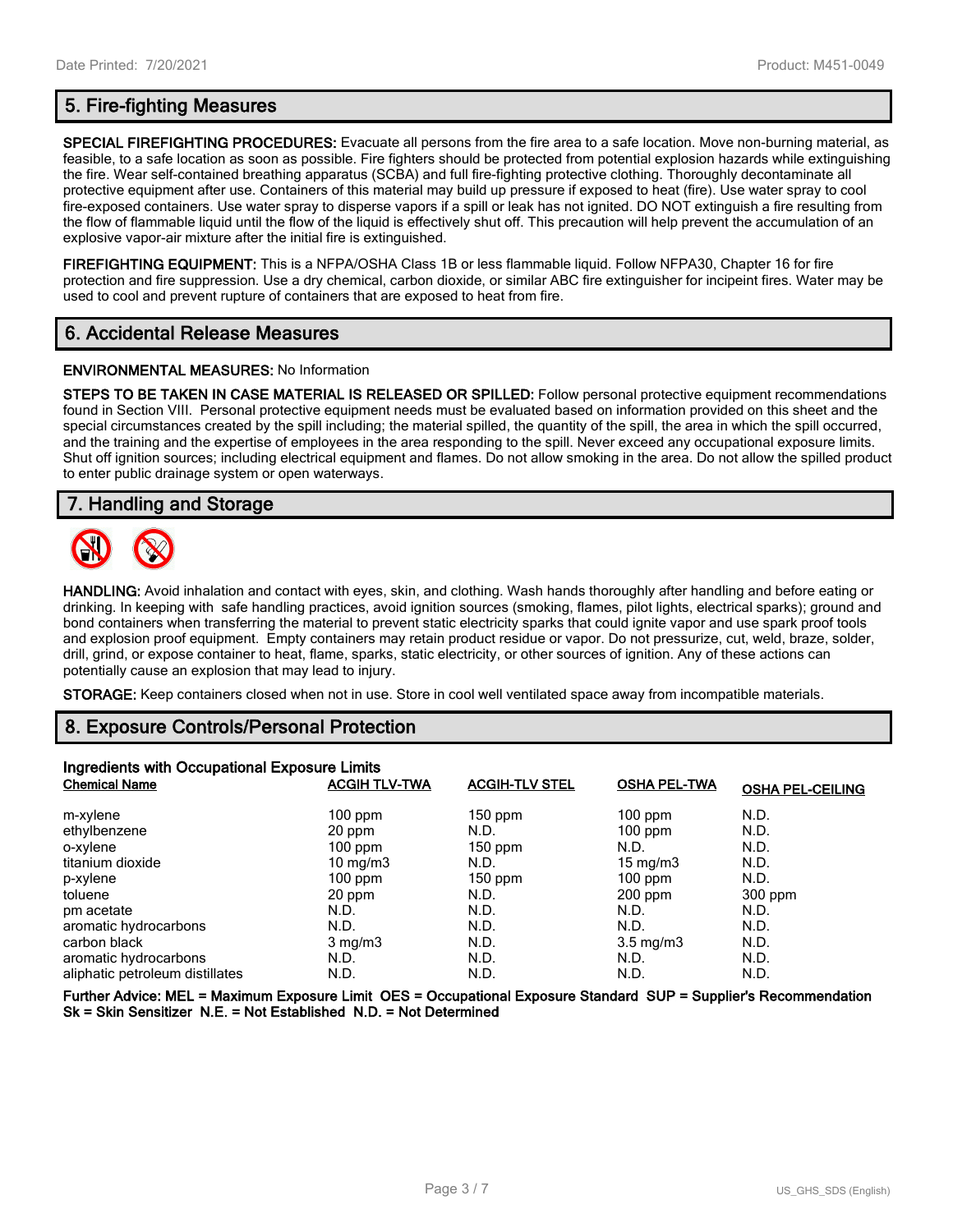## **Personal Protection**



**RESPIRATORY PROTECTION:** Use adequate engineering controls and ventilation to keep levels below recommended or statutory exposure limits. If exposure levels exceed limits use appropriate approved respiratory protection equipment.

**SKIN PROTECTION:** Wear chemical resistant footwear and clothing such as gloves, an apron or a whole body suit as appropriate.



**EYE PROTECTION:** Wear chemical-resistant glasses and/or goggles and a face shield when eye and face contact is possible due to splashing or spraying of material.



**OTHER PROTECTIVE EQUIPMENT:** No Information



**HYGIENIC PRACTICES:** It is good practice to avoid contact with the product and/or its vapors, mists or dust by using appropriate protective measures. Wash thoroughly after handling and before eating or drinking.

# **9. Physical and Chemical Properties**

| Colored Liquid                   | <b>Physical State:</b>                      | <b>LIQUID</b>  |
|----------------------------------|---------------------------------------------|----------------|
| <b>Strong Solvent</b>            | <b>Odor Threshold:</b>                      | Not determined |
| 1.018                            | pH:                                         | Not determined |
| Not determined                   | Viscosity:                                  | Not determined |
| Not determined                   | Partition Coefficient, n-octanol/<br>water: | Not determined |
| Not determined                   | <b>Explosive Limits, %:</b>                 | Not determined |
| $>100$ °F                        | Flash Point, °F:                            | $39°$ F        |
| <b>Supports Combustion</b>       | Auto-Ignition Temperature, °F:              | Not determined |
| <b>Faster than Diethyl Ether</b> | Vapor Pressure, mmHg:                       | Not determined |
| Not determined                   |                                             |                |
|                                  | Decomposition temperature, °F:              |                |

# **10. Stability and reactivity**

**N.I. = No Information**

**STABILITY:** Stable under normal conditions. **CONDITIONS TO AVOID:** Heat, flames and sparks. **INCOMPATIBILITY:** Acids, Bases, Oxidizing agents **HAZARDOUS DECOMPOSITION PRODUCTS:** Not determined.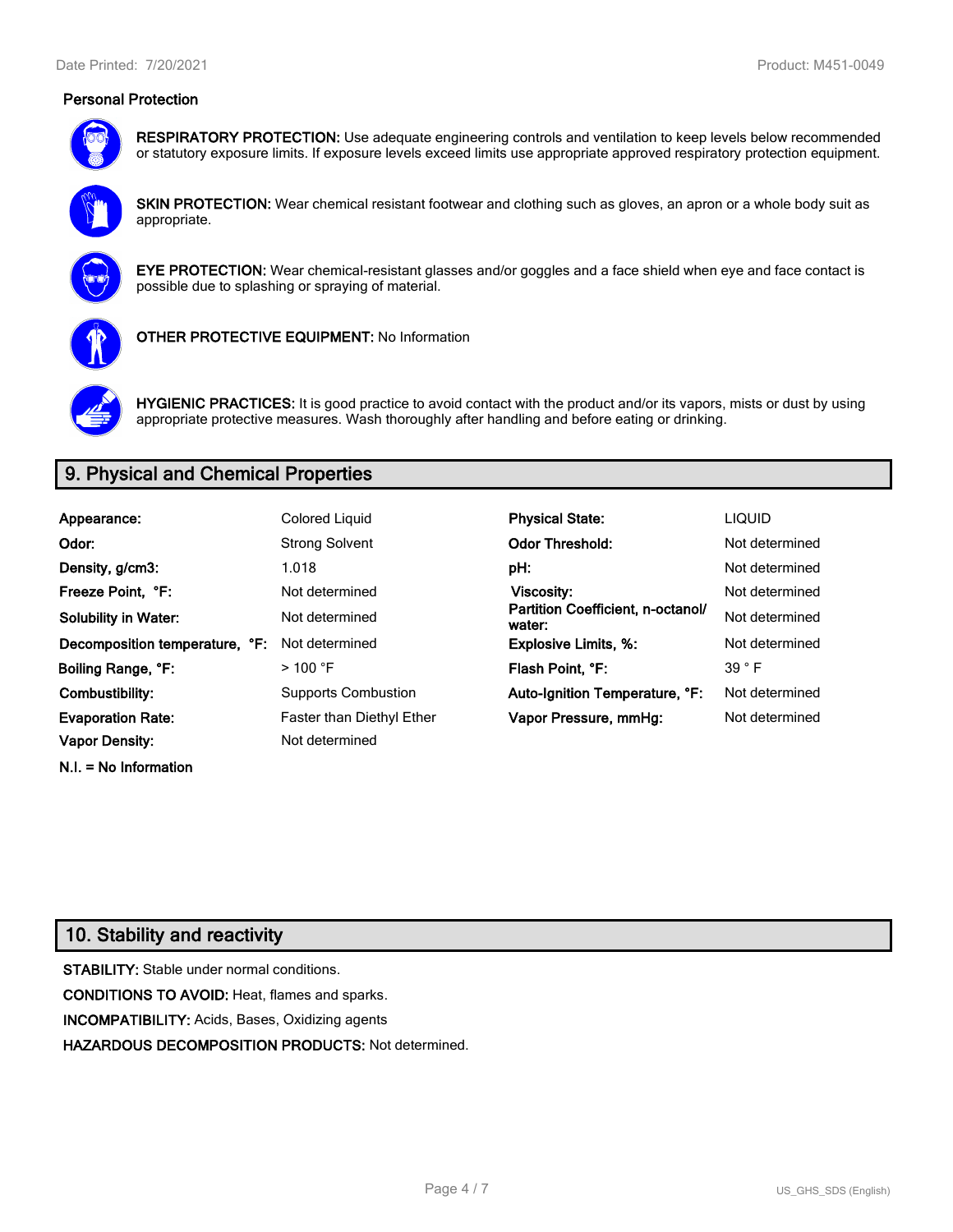# **11. Toxicological information**



**Practical Experiences**

**EMERGENCY OVERVIEW:** No Information

**EFFECT OF OVEREXPOSURE - EYE CONTACT:** No Information

**EFFECT OF OVEREXPOSURE - INGESTION:** No Information

**EFFECT OF OVEREXPOSURE - INHALATION:** No Information

**EFFECT OF OVEREXPOSURE - SKIN CONTACT:** No Information

**CARCINOGENICITY:** May cause cancer.

This product contains Titanium Dioxide, which is listed by IARC as possibly carcinogenic to humans (Group 2B). This listing is based on inadequate evidence of carcinogenicity in humans and sufficient evidence in experimental animals. This classification is relevant when exposed to titanium dioxide in dust or powder form only, including cured product that is subject to sanding, grinding, cutting, or other surface preparation activities.

#### **PRIMARY ROUTE(S) OF ENTRY:**

#### **Skin Contact, Ingestion, Inhalation**

#### **Acute Toxicity Values**

#### **The acute effects of this product have not been tested. Data on individual components are tabulated below**

| CAS-No.       | <b>Chemical Name</b>            | Oral LD50        | Dermal LD50                  | Vapor LC50       |
|---------------|---------------------------------|------------------|------------------------------|------------------|
| 108-38-3      | m-xylene                        | 5000 mg/kg Rat   | 6500 mg/kg Rabbit            | >20 mg/l Rat     |
| 100-41-4      | ethylbenzene                    | 3500 mg/kg Rat   | 15400 mg/kg Rabbit           | 17.2 mg/L Rat    |
| $95 - 47 - 6$ | o-xylene                        | 3608 mg/kg Rat   | 14100 mg/kg Rabbit           | >20 mg/l Rat     |
| 13463-67-7    | titanium dioxide                | >10000 mg/kg Rat | >10000 mg/kg Rabbit >20 mg/l |                  |
| 106-42-3      | p-xylene                        | 4029 mg/kg Rat   | >2000 mg/kg rabbit           | >20 mg/l Rat     |
| 108-88-3      | toluene                         | 2600 mg/kg Rat   | 12000 mg/kg Rabbit           | 12.5 mg/L Rat    |
| 108-65-6      | pm acetate                      | 8532 mg/kg Rat   | >5000 mg/kg Rabbit           | $>20$ mg/L       |
| 64742-94-5    | aromatic hydrocarbons           | >6000 mg/kg Rat  | >3160 mg/kg Rabbit           | $>17.1$ mg/L Rat |
| 1333-86-4     | carbon black                    | >5000 mg/kg Rat  | >3000 mg/kg Rabbit           | $>20$ mg/l       |
| 64742-95-6    | aromatic hydrocarbons           | 14000 mg/kg Rat  | >2000 mg/kg Rabbit           | >4.96 mg/l Rat   |
| 64742-47-8    | aliphatic petroleum distillates | >5000 mg/kg Rat  | >2000 mg/kg Rabbit           | >13 mg/L Rat     |

**N.I. = No Information**

# **12. Ecological information**

**ECOLOGICAL INFORMATION:** Ecological evaluation of this material has not been performed; however, do not allow the product to be released to the environment without governmental approval/permits.

# **13. Disposal Information**



# **Product**

**DISPOSAL METHOD:** Waste from this material may be a listed and/or characteristic hazardous waste. Dispose of material, contaminated absorbent, container and unused contents in accordance with local, state, and federal regulations.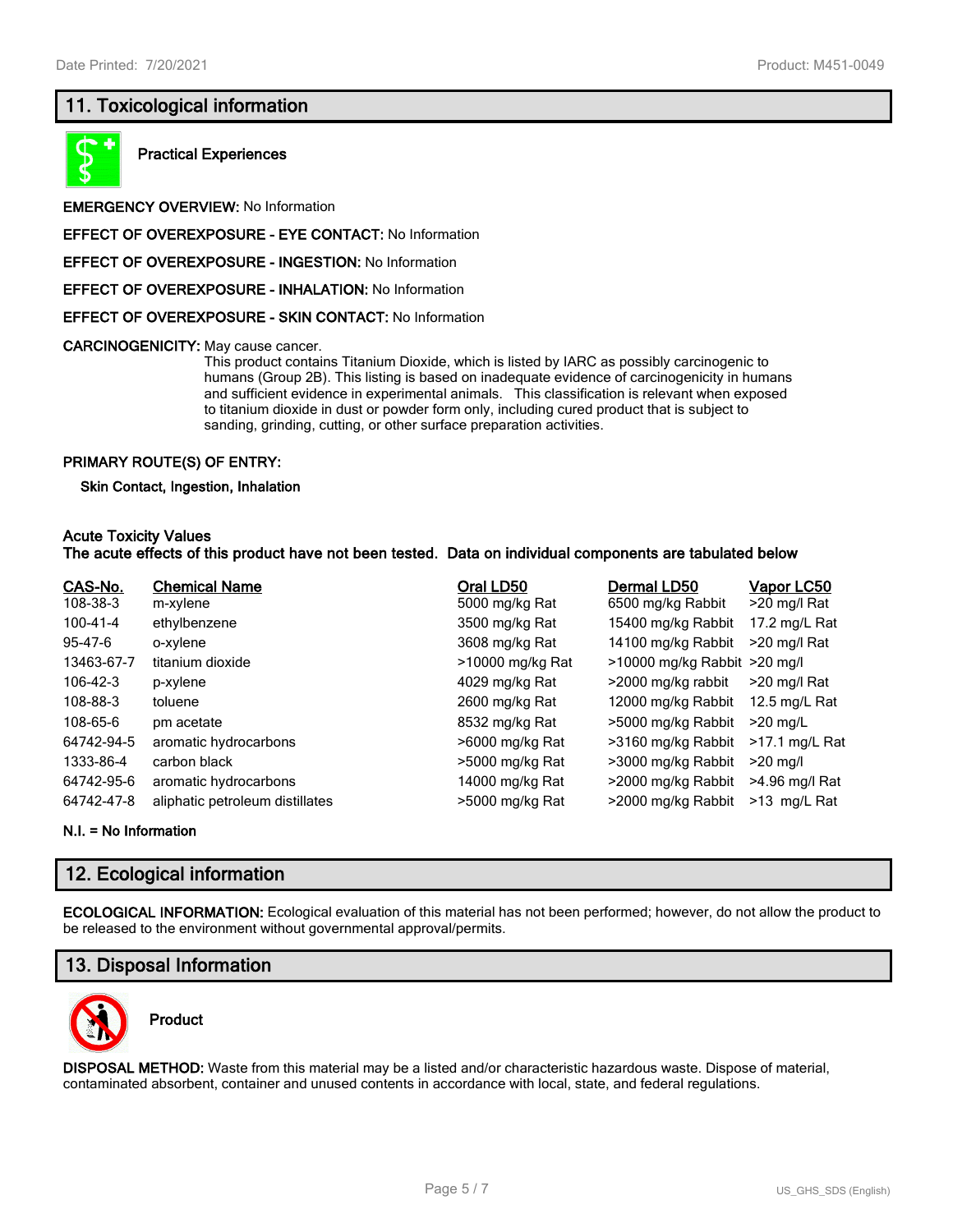**STEPS TO BE TAKEN IN CASE MATERIAL IS RELEASED OR SPILLED:** Follow personal protective equipment recommendations found in Section VIII. Personal protective equipment needs must be evaluated based on information provided on this sheet and the special circumstances created by the spill including; the material spilled, the quantity of the spill, the area in which the spill occurred, and the training and the expertise of employees in the area responding to the spill. Never exceed any occupational exposure limits. Shut off ignition sources; including electrical equipment and flames. Do not allow smoking in the area. Do not allow the spilled product to enter public drainage system or open waterways.

# **14. Transport Information**

**SPECIAL TRANSPORT PRECAUTIONS:** No Information

- **DOT:** CONSUMER COMMODITY
- **IATA:** ID8000, CONSUMER COMMODITY, 9

**IMDG:** LIMITED QUANTITY UN1263

# **15. Regulatory Information**

## **U.S. Federal Regulations:**

#### **CERCLA - SARA Hazard Category**

This product has been reviewed according to the EPA 'Hazard Categories' promulgated under Sections 311 and 312 of the Superfund Amendment and Reauthorization Act of 1986 (SARA Title III) and is considered, under applicable definitions, to meet the following categories:

Fire Hazard, Acute Health Hazard, Chronic Health Hazard

## **SARA SECTION 313**

This product contains the following substances subject to the reporting requirements of Section 313 of Title III of the Superfund Amendment and Reauthorization Act of 1986 and 40 CFR part 372:

| <b>Chemical Name</b> | CAS-No.        | <u>Wt. %</u> |
|----------------------|----------------|--------------|
| m-xylene             | 108-38-3       | 21.89        |
| ethylbenzene         | $100 - 41 - 4$ | 10.13        |
| o-xylene             | 95-47-6        | 9.55         |
| p-xylene             | 106-42-3       | 7.32         |
| toluene              | 108-88-3       | 5.14         |

#### **TOXIC SUBSTANCES CONTROL ACT**

This product contains the following chemical substances subject to the reporting requirements of TSCA 12(B) if exported from the United States:

No TSCA components exist in this product.

# **U.S. State Regulations:**

## **CALIFORNIA PROPOSITION 65**

WARNING: Cancer and Reproductive Harm - www.P65Warnings.ca.gov.

Ethylbenzene, Cancer, 10.1297% Toluene, Reproductive Harm, 5.141%